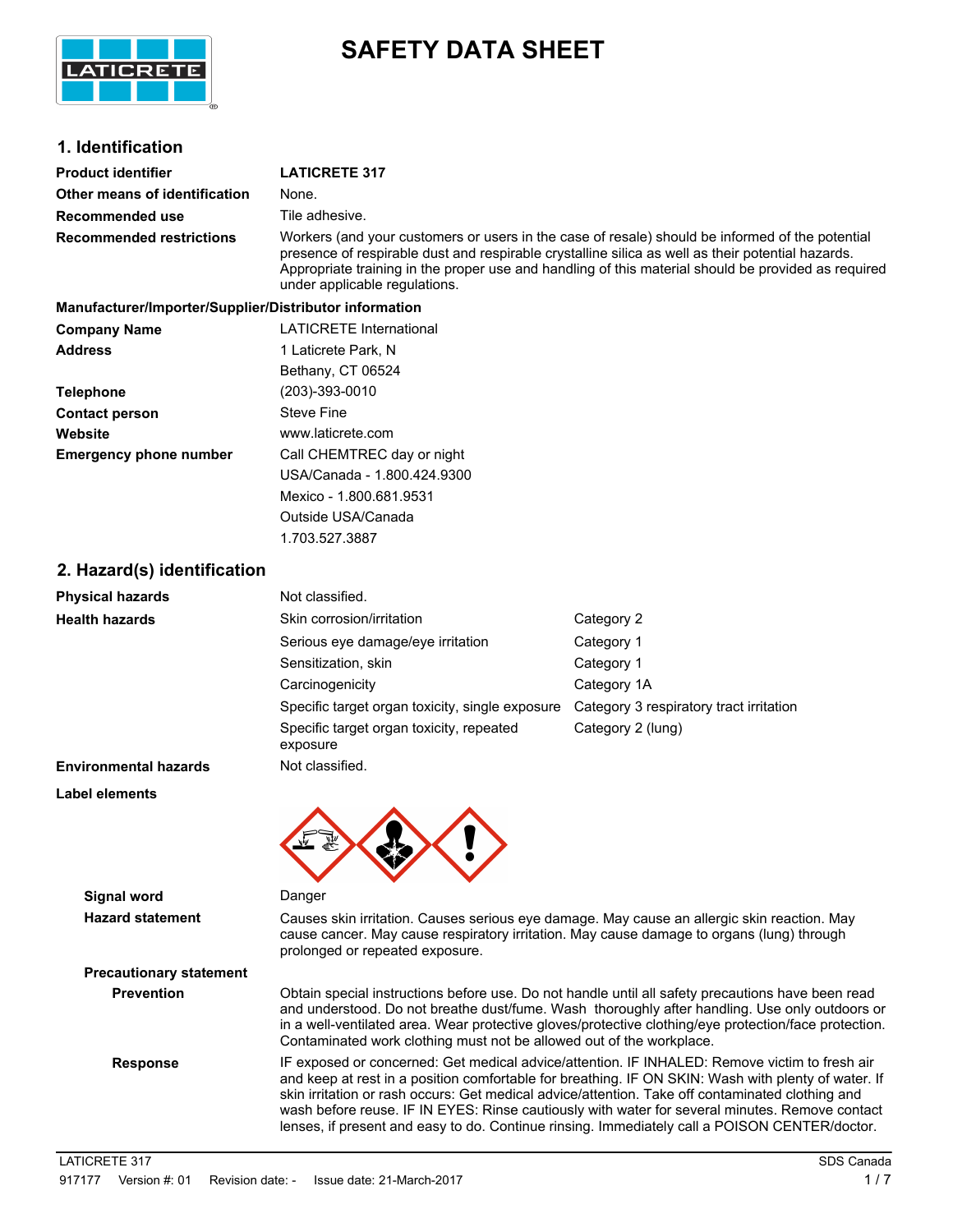| <b>Storage</b>           | Store in a well-ventilated place. Keep container tightly closed. Store locked up.                   |
|--------------------------|-----------------------------------------------------------------------------------------------------|
| <b>Disposal</b>          | Dispose of contents/container in accordance with local/regional/national/international regulations. |
| <b>Other hazards</b>     | None known.                                                                                         |
| Supplemental information | None.                                                                                               |

# **3. Composition/information on ingredients**

**Mixtures**

| <b>Chemical name</b>                                                             |                                                                                                                                                                                                                                                                                   | <b>CAS number</b> | $\%$      |
|----------------------------------------------------------------------------------|-----------------------------------------------------------------------------------------------------------------------------------------------------------------------------------------------------------------------------------------------------------------------------------|-------------------|-----------|
| Silica Sand                                                                      |                                                                                                                                                                                                                                                                                   | 14808-60-7        | $60 - 70$ |
| <b>Portland Cement</b>                                                           |                                                                                                                                                                                                                                                                                   | 65997-15-1        | $17 - 22$ |
| <b>Composition comments</b>                                                      | All concentrations are in percent by weight unless ingredient is a gas. Gas concentrations are in<br>percent by volume.                                                                                                                                                           |                   |           |
| 4. First-aid measures                                                            |                                                                                                                                                                                                                                                                                   |                   |           |
| <b>Inhalation</b>                                                                | Remove victim to fresh air and keep at rest in a position comfortable for breathing. Call a physician<br>if symptoms develop or persist.                                                                                                                                          |                   |           |
| <b>Skin contact</b>                                                              | Wash off with soap and plenty of water. If skin irritation or rash occurs: Get medical<br>advice/attention. Take off contaminated clothing and wash before reuse.                                                                                                                 |                   |           |
| Eye contact                                                                      | Do not rub eyes. Immediately flush eyes with plenty of water for at least 15 minutes. Remove<br>contact lenses, if present and easy to do. Continue rinsing. Call a physician or poison control<br>center immediately.                                                            |                   |           |
| Ingestion                                                                        | Rinse mouth. Get medical attention if symptoms occur.                                                                                                                                                                                                                             |                   |           |
| <b>Most important</b><br>symptoms/effects, acute and<br>delayed                  | Rash. Coughing. Irritant effects. Symptoms may include stinging, tearing, redness, swelling, and<br>blurred vision. Permanent eye damage including blindness could result. Prolonged exposure may<br>cause chronic effects.                                                       |                   |           |
| Indication of immediate<br>medical attention and special<br>treatment needed     | Provide general supportive measures and treat symptomatically. Symptoms may be delayed.                                                                                                                                                                                           |                   |           |
| <b>General information</b>                                                       | Ensure that medical personnel are aware of the material(s) involved, and take precautions to<br>protect themselves. IF exposed or concerned: Get medical advice/attention. Wash contaminated<br>clothing before reuse.                                                            |                   |           |
| 5. Fire-fighting measures                                                        |                                                                                                                                                                                                                                                                                   |                   |           |
| Suitable extinguishing media<br>Unsuitable extinguishing                         | Water fog. Foam. Dry chemical powder. Carbon dioxide (CO2).<br>None known.                                                                                                                                                                                                        |                   |           |
| media                                                                            |                                                                                                                                                                                                                                                                                   |                   |           |
| Specific hazards arising from<br>the chemical                                    | During fire, gases hazardous to health may be formed.                                                                                                                                                                                                                             |                   |           |
| Special protective equipment<br>and precautions for firefighters                 | Self-contained breathing apparatus and full protective clothing must be worn in case of fire.                                                                                                                                                                                     |                   |           |
| <b>Fire fighting</b><br>equipment/instructions                                   | In case of fire and/or explosion do not breathe fumes.                                                                                                                                                                                                                            |                   |           |
| <b>General fire hazards</b>                                                      | No unusual fire or explosion hazards noted.                                                                                                                                                                                                                                       |                   |           |
| 6. Accidental release measures                                                   |                                                                                                                                                                                                                                                                                   |                   |           |
| <b>Personal precautions,</b><br>protective equipment and<br>emergency procedures | Keep unnecessary personnel away. Keep upwind. Avoid formation of dust. Wear appropriate<br>protective equipment and clothing during clean-up. Do not touch damaged containers or spilled<br>material unless wearing appropriate protective clothing. Ensure adequate ventilation. |                   |           |

Stop the flow of material, if this is without risk. Sweep or shovel up material and place in a clearly labeled container for waste. Collect dust using a vacuum cleaner. Following product recovery, flush area with water. **Methods and materials for containment and cleaning up**

**Environmental precautions** Avoid discharge into drains, water courses or onto the ground.

## **7. Handling and storage**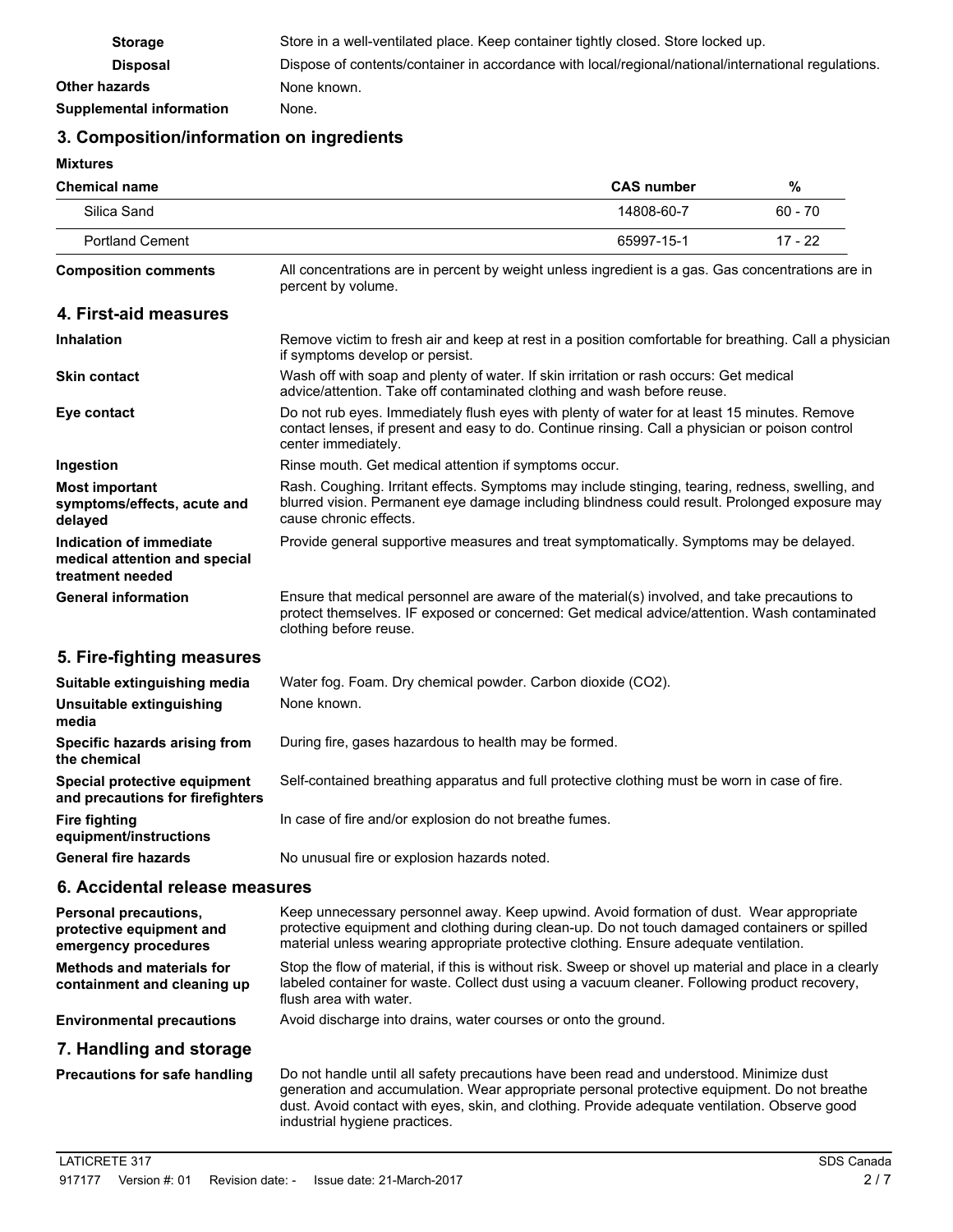### **8. Exposure controls/personal protection**

#### **Occupational exposure limits**

#### **US. ACGIH Threshold Limit Values**

| <b>Components</b>                   | Tvpe | Value                    | Form                 |
|-------------------------------------|------|--------------------------|----------------------|
| Portland Cement (CAS<br>65997-15-1) | TWA  | mg/m3                    | Respirable fraction. |
| Silica Sand (CAS<br>14808-60-7)     | TWA  | $0.025 \,\mathrm{mq/m3}$ | Respirable fraction. |

#### **Canada. Alberta OELs (Occupational Health & Safety Code, Schedule 1, Table 2)**

| <b>Components</b>    | Type       | Value                    | Form                  |
|----------------------|------------|--------------------------|-----------------------|
| Portland Cement (CAS | <b>TWA</b> | $10 \text{ mg/m}$        |                       |
| 65997-15-1)          |            |                          |                       |
| Silica Sand (CAS     | TWA        | $0.025 \,\mathrm{mq/m3}$ | Respirable particles. |
| 14808-60-7)          |            |                          |                       |

#### **Canada. British Columbia OELs. (Occupational Exposure Limits for Chemical Substances, Occupational Health and Safety Regulation 296/97, as amended)**

| <b>Components</b>                   | Type | Value                   | Form                 |
|-------------------------------------|------|-------------------------|----------------------|
| Portland Cement (CAS<br>65997-15-1) | TWA  | $3 \text{ mg/m}$        | Respirable fraction. |
|                                     |      | $10 \text{ mg/m}$       | Total dust.          |
| Silica Sand (CAS<br>14808-60-7)     | TWA  | $0.025 \,\mathrm{mq/m}$ | Respirable fraction. |

#### **Canada. Manitoba OELs (Reg. 217/2006, The Workplace Safety And Health Act)**

| <b>Components</b>    | Type | Value                     | Form                 |
|----------------------|------|---------------------------|----------------------|
| Portland Cement (CAS | TWA  | 1 ma/m3                   | Respirable fraction. |
| 65997-15-1)          |      |                           |                      |
| Silica Sand (CAS     | TWA  | $0.025 \,\mathrm{mq/m}$ 3 | Respirable fraction. |
| 14808-60-7)          |      |                           |                      |

#### **Canada. Ontario OELs. (Control of Exposure to Biological or Chemical Agents)**

| <b>Components</b>                   | Type       | Value                | Form                 |
|-------------------------------------|------------|----------------------|----------------------|
| Portland Cement (CAS<br>65997-15-1) | <b>TWA</b> | ma/m3                | Respirable fraction. |
| Silica Sand (CAS<br>14808-60-7)     | <b>TWA</b> | $0.1 \text{ mg/m}$ 3 | Respirable fraction. |

#### **Canada. Quebec OELs. (Ministry of Labor - Regulation Respecting the Quality of the Work Environment)**

| <b>Components</b>                   | <b>Type</b>                                                                                                                                                                                                                                                                                                                                                                                                                        | Value                                                                                           | Form             |  |
|-------------------------------------|------------------------------------------------------------------------------------------------------------------------------------------------------------------------------------------------------------------------------------------------------------------------------------------------------------------------------------------------------------------------------------------------------------------------------------|-------------------------------------------------------------------------------------------------|------------------|--|
| Portland Cement (CAS<br>65997-15-1) | TWA                                                                                                                                                                                                                                                                                                                                                                                                                                | $5 \,\mathrm{mg/m}$                                                                             | Respirable dust. |  |
|                                     |                                                                                                                                                                                                                                                                                                                                                                                                                                    | 10 mg/m $3$                                                                                     | Total dust.      |  |
| Silica Sand (CAS<br>14808-60-7)     | TWA                                                                                                                                                                                                                                                                                                                                                                                                                                | $0.1$ mg/m $3$                                                                                  | Respirable dust. |  |
| <b>Biological limit values</b>      | No biological exposure limits noted for the ingredient(s).                                                                                                                                                                                                                                                                                                                                                                         |                                                                                                 |                  |  |
| <b>Exposure guidelines</b>          | should be monitored and controlled.                                                                                                                                                                                                                                                                                                                                                                                                | Occupational exposure to nuisance dust (total and respirable) and respirable crystalline silica |                  |  |
| Appropriate engineering<br>controls | Good general ventilation (typically 10 air changes per hour) should be used. Ventilation rates<br>should be matched to conditions. If applicable, use process enclosures, local exhaust ventilation,<br>or other engineering controls to maintain airborne levels below recommended exposure limits. If<br>exposure limits have not been established, maintain airborne levels to an acceptable level. Provide<br>eyewash station. |                                                                                                 |                  |  |
|                                     | Individual protection measures, such as personal protective equipment                                                                                                                                                                                                                                                                                                                                                              |                                                                                                 |                  |  |
| Eye/face protection                 | Wear safety glasses with side shields (or goggles).                                                                                                                                                                                                                                                                                                                                                                                |                                                                                                 |                  |  |
| <b>Skin protection</b>              |                                                                                                                                                                                                                                                                                                                                                                                                                                    |                                                                                                 |                  |  |
| <b>Hand protection</b>              | Wear chemical-resistant, impervious gloves.                                                                                                                                                                                                                                                                                                                                                                                        |                                                                                                 |                  |  |
| <b>LATICRETE 317</b>                |                                                                                                                                                                                                                                                                                                                                                                                                                                    |                                                                                                 | SDS Canada       |  |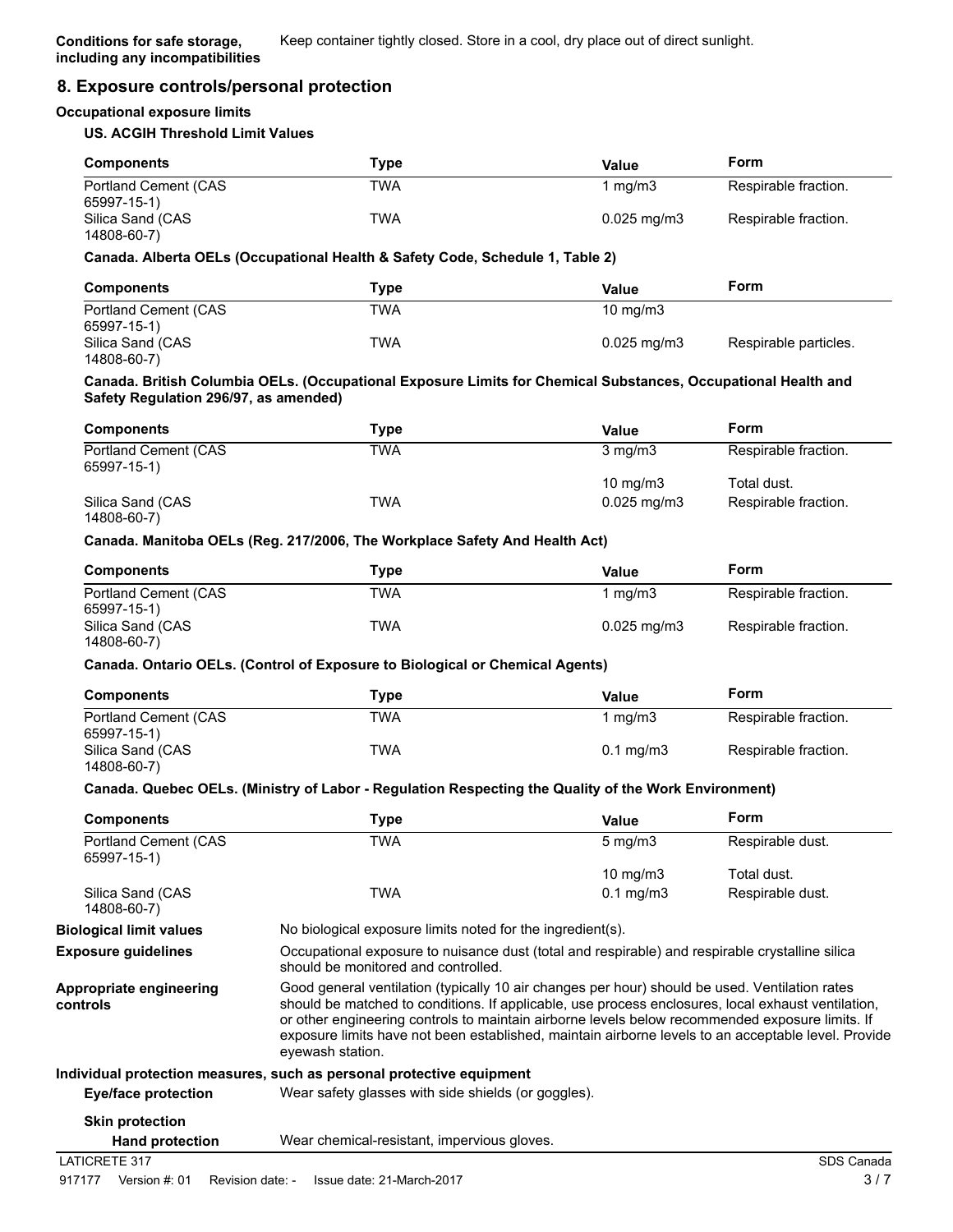| <b>Other</b>                      | Wear appropriate chemical resistant clothing.                                                                                                                                                                                                                                                         |
|-----------------------------------|-------------------------------------------------------------------------------------------------------------------------------------------------------------------------------------------------------------------------------------------------------------------------------------------------------|
| <b>Respiratory protection</b>     | Wear a dust mask if dust is generated above exposure limits.                                                                                                                                                                                                                                          |
| <b>Thermal hazards</b>            | Wear appropriate thermal protective clothing, when necessary.                                                                                                                                                                                                                                         |
| General hygiene<br>considerations | Always observe good personal hygiene measures, such as washing after handling the material<br>and before eating, drinking, and/or smoking. Routinely wash work clothing and protective<br>equipment to remove contaminants. Contaminated work clothing should not be allowed out of the<br>workplace. |

# **9. Physical and chemical properties**

| Appearance                                        |                                                                                               |
|---------------------------------------------------|-----------------------------------------------------------------------------------------------|
| <b>Physical state</b>                             | Solid.                                                                                        |
| Form                                              | Powder.                                                                                       |
| Color                                             | Gray or off-white.                                                                            |
| Odor                                              | Odorless.                                                                                     |
| <b>Odor threshold</b>                             | Not available.                                                                                |
| рH                                                | Not available.                                                                                |
| Melting point/freezing point                      | Not available.                                                                                |
| Initial boiling point and boiling<br>range        | Not available.                                                                                |
| <b>Flash point</b>                                | Not flammable or combustible.                                                                 |
| <b>Evaporation rate</b>                           | Not available.                                                                                |
| Flammability (solid, gas)                         | Not available.                                                                                |
| Upper/lower flammability or explosive limits      |                                                                                               |
| <b>Flammability limit - lower</b><br>(%)          | Not available.                                                                                |
| <b>Flammability limit - upper</b><br>(%)          | Not available.                                                                                |
| Vapor pressure                                    | Not available.                                                                                |
| <b>Vapor density</b>                              | Not available.                                                                                |
| <b>Relative density</b>                           | 1.3                                                                                           |
| Solubility(ies)                                   |                                                                                               |
| Solubility (water)                                | Insoluble                                                                                     |
| <b>Partition coefficient</b><br>(n-octanol/water) | Not available.                                                                                |
| <b>Auto-ignition temperature</b>                  | Not available.                                                                                |
| <b>Decomposition temperature</b>                  | Not available.                                                                                |
| <b>Viscosity</b>                                  | Not available.                                                                                |
| 10. Stability and reactivity                      |                                                                                               |
| <b>Reactivity</b>                                 | The product is stable and non-reactive under normal conditions of use, storage and transport. |
| <b>Chemical stability</b>                         | Material is stable under normal conditions.                                                   |
| <b>Possibility of hazardous</b><br>reactions      | No dangerous reaction known under conditions of normal use.                                   |
| <b>Conditions to avoid</b>                        | Contact with incompatible materials.                                                          |
| Incompatible materials                            | Strong oxidizing agents.                                                                      |
| <b>Hazardous decomposition</b><br>products        | No hazardous decomposition products are known.                                                |

# **11. Toxicological information**

| Information on likely routes of exposure |                                                                                                                            |  |
|------------------------------------------|----------------------------------------------------------------------------------------------------------------------------|--|
| <b>Inhalation</b>                        | Dust irritates the respiratory system, and may cause coughing and difficulties in breathing.                               |  |
| <b>Skin contact</b>                      | Causes skin irritation. May cause an allergic skin reaction. Prolonged contact with wet<br>cement/mixture may cause burns. |  |
| Eye contact                              | Causes serious eye damage. Prolonged contact with wet cement/mixture may cause burns.                                      |  |
|                                          |                                                                                                                            |  |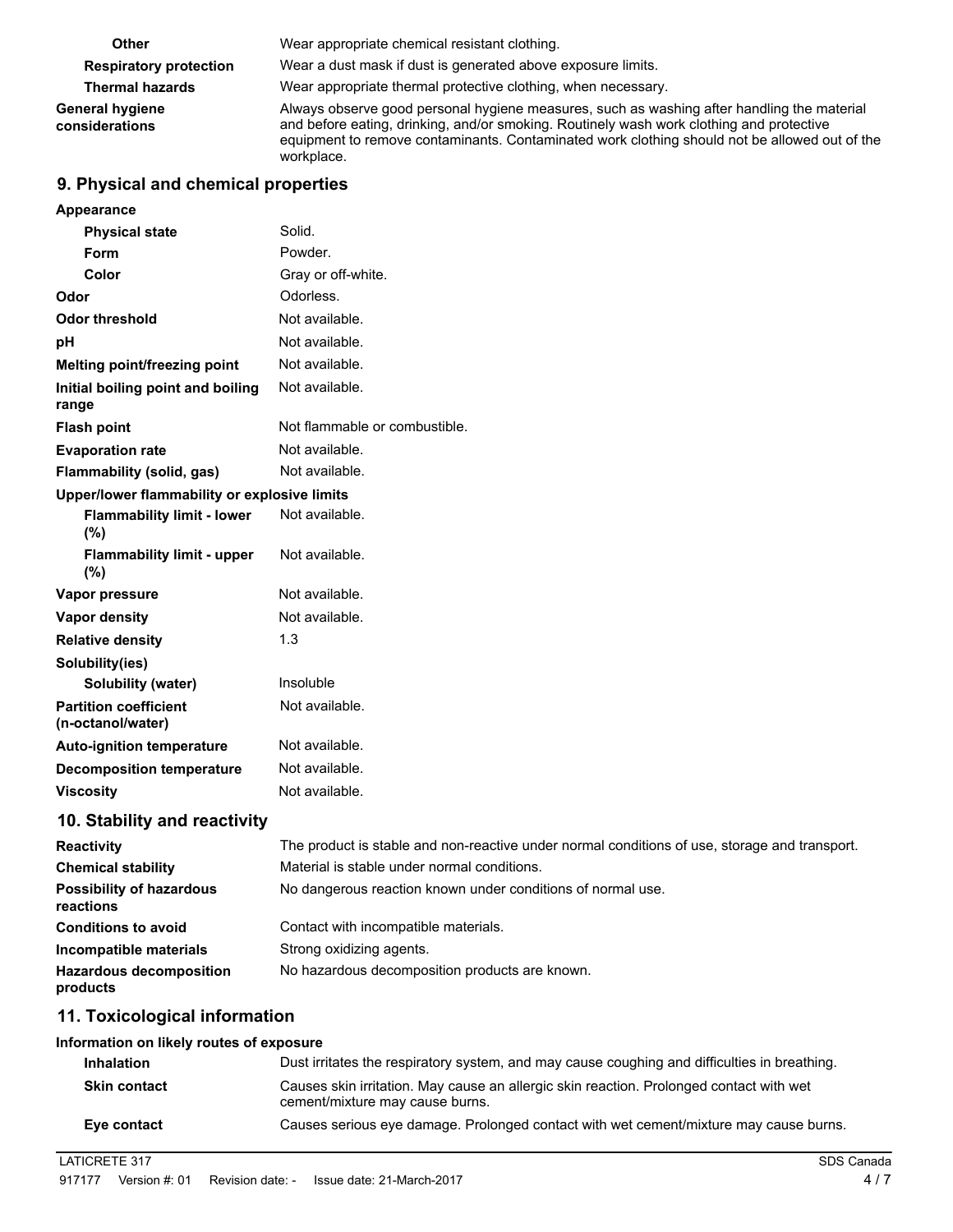| Ingestion                                                                                                     | Swallowing may cause gastrointestinal irritation.                                                                                                                                                                                                                                                                                                                                                                                                                                                                                                                                                                                                                                                                                                                                                                                                                                                                                                                                                                                                                                                                                                                                                                                                                                           |  |
|---------------------------------------------------------------------------------------------------------------|---------------------------------------------------------------------------------------------------------------------------------------------------------------------------------------------------------------------------------------------------------------------------------------------------------------------------------------------------------------------------------------------------------------------------------------------------------------------------------------------------------------------------------------------------------------------------------------------------------------------------------------------------------------------------------------------------------------------------------------------------------------------------------------------------------------------------------------------------------------------------------------------------------------------------------------------------------------------------------------------------------------------------------------------------------------------------------------------------------------------------------------------------------------------------------------------------------------------------------------------------------------------------------------------|--|
| Symptoms related to the<br>physical, chemical and<br>toxicological characteristics                            | Rash. Coughing. Irritant effects. Symptoms may include stinging, tearing, redness, swelling, and<br>blurred vision. Permanent eye damage including blindness could result. Prolonged exposure may<br>cause chronic effects.                                                                                                                                                                                                                                                                                                                                                                                                                                                                                                                                                                                                                                                                                                                                                                                                                                                                                                                                                                                                                                                                 |  |
| Information on toxicological effects                                                                          |                                                                                                                                                                                                                                                                                                                                                                                                                                                                                                                                                                                                                                                                                                                                                                                                                                                                                                                                                                                                                                                                                                                                                                                                                                                                                             |  |
| <b>Acute toxicity</b>                                                                                         | May cause respiratory irritation.                                                                                                                                                                                                                                                                                                                                                                                                                                                                                                                                                                                                                                                                                                                                                                                                                                                                                                                                                                                                                                                                                                                                                                                                                                                           |  |
| <b>Skin corrosion/irritation</b>                                                                              | Causes skin irritation.                                                                                                                                                                                                                                                                                                                                                                                                                                                                                                                                                                                                                                                                                                                                                                                                                                                                                                                                                                                                                                                                                                                                                                                                                                                                     |  |
| Serious eye damage/eye<br><i>irritation</i>                                                                   | Causes serious eye damage.                                                                                                                                                                                                                                                                                                                                                                                                                                                                                                                                                                                                                                                                                                                                                                                                                                                                                                                                                                                                                                                                                                                                                                                                                                                                  |  |
| Respiratory or skin sensitization                                                                             |                                                                                                                                                                                                                                                                                                                                                                                                                                                                                                                                                                                                                                                                                                                                                                                                                                                                                                                                                                                                                                                                                                                                                                                                                                                                                             |  |
| <b>Respiratory sensitization</b>                                                                              | No data available.                                                                                                                                                                                                                                                                                                                                                                                                                                                                                                                                                                                                                                                                                                                                                                                                                                                                                                                                                                                                                                                                                                                                                                                                                                                                          |  |
| <b>Skin sensitization</b>                                                                                     | May cause an allergic skin reaction.                                                                                                                                                                                                                                                                                                                                                                                                                                                                                                                                                                                                                                                                                                                                                                                                                                                                                                                                                                                                                                                                                                                                                                                                                                                        |  |
| Germ cell mutagenicity                                                                                        | No data available to indicate product or any components present at greater than 0.1% are<br>mutagenic or genotoxic.                                                                                                                                                                                                                                                                                                                                                                                                                                                                                                                                                                                                                                                                                                                                                                                                                                                                                                                                                                                                                                                                                                                                                                         |  |
| Carcinogenicity                                                                                               | May cause cancer. In 1997, IARC (the International Agency for Research on Cancer) concluded<br>that crystalline silica inhaled from occupational sources can cause lung cancer in humans.<br>However in making the overall evaluation, IARC noted that "carcinogenicity was not detected in all<br>industrial circumstances studied. Carcinogenicity may be dependent on inherent characteristics of<br>the crystalline silica or on external factors affecting its biological activity or distribution of its<br>polymorphs." (IARC Monographs on the evaluation of the carcinogenic risks of chemicals to<br>humans, Silica, silicates dust and organic fibres, 1997, Vol. 68, IARC, Lyon, France.) In June<br>2003, SCOEL (the EU Scientific Committee on Occupational Exposure Limits) concluded that the<br>main effect in humans of the inhalation of respirable crystalline silica dust is silicosis. "There is<br>sufficient information to conclude that the relative risk of lung cancer is increased in persons with<br>silicosis (and, apparently, not in employees without silicosis exposed to silica dust in quarries and<br>in the ceramic industry). Therefore, preventing the onset of silicosis will also reduce the cancer<br>risk" (SCOEL SUM Doc 94-final, June 2003) |  |
| <b>ACGIH Carcinogens</b>                                                                                      |                                                                                                                                                                                                                                                                                                                                                                                                                                                                                                                                                                                                                                                                                                                                                                                                                                                                                                                                                                                                                                                                                                                                                                                                                                                                                             |  |
| Portland Cement (CAS 65997-15-1)<br>Silica Sand (CAS 14808-60-7)                                              | A4 Not classifiable as a human carcinogen.<br>A2 Suspected human carcinogen.                                                                                                                                                                                                                                                                                                                                                                                                                                                                                                                                                                                                                                                                                                                                                                                                                                                                                                                                                                                                                                                                                                                                                                                                                |  |
| Canada - Alberta OELs: Carcinogen category                                                                    |                                                                                                                                                                                                                                                                                                                                                                                                                                                                                                                                                                                                                                                                                                                                                                                                                                                                                                                                                                                                                                                                                                                                                                                                                                                                                             |  |
| Silica Sand (CAS 14808-60-7)                                                                                  | Suspected human carcinogen.                                                                                                                                                                                                                                                                                                                                                                                                                                                                                                                                                                                                                                                                                                                                                                                                                                                                                                                                                                                                                                                                                                                                                                                                                                                                 |  |
| Canada - Manitoba OELs: carcinogenicity                                                                       |                                                                                                                                                                                                                                                                                                                                                                                                                                                                                                                                                                                                                                                                                                                                                                                                                                                                                                                                                                                                                                                                                                                                                                                                                                                                                             |  |
| Portland Cement (CAS 65997-15-1)<br>Silica Sand (CAS 14808-60-7)<br>Canada - Quebec OELs: Carcinogen category | Not classifiable as a human carcinogen.<br>Suspected human carcinogen.                                                                                                                                                                                                                                                                                                                                                                                                                                                                                                                                                                                                                                                                                                                                                                                                                                                                                                                                                                                                                                                                                                                                                                                                                      |  |
| Silica Sand (CAS 14808-60-7)                                                                                  | Suspected carcinogenic effect in humans.                                                                                                                                                                                                                                                                                                                                                                                                                                                                                                                                                                                                                                                                                                                                                                                                                                                                                                                                                                                                                                                                                                                                                                                                                                                    |  |
| IARC Monographs. Overall Evaluation of Carcinogenicity                                                        |                                                                                                                                                                                                                                                                                                                                                                                                                                                                                                                                                                                                                                                                                                                                                                                                                                                                                                                                                                                                                                                                                                                                                                                                                                                                                             |  |
| Silica Sand (CAS 14808-60-7)                                                                                  | 1 Carcinogenic to humans.<br>US. National Toxicology Program (NTP) Report on Carcinogens                                                                                                                                                                                                                                                                                                                                                                                                                                                                                                                                                                                                                                                                                                                                                                                                                                                                                                                                                                                                                                                                                                                                                                                                    |  |
| Silica Sand (CAS 14808-60-7)                                                                                  | Known To Be Human Carcinogen.                                                                                                                                                                                                                                                                                                                                                                                                                                                                                                                                                                                                                                                                                                                                                                                                                                                                                                                                                                                                                                                                                                                                                                                                                                                               |  |
| <b>Reproductive toxicity</b>                                                                                  | This product is not expected to cause reproductive or developmental effects.                                                                                                                                                                                                                                                                                                                                                                                                                                                                                                                                                                                                                                                                                                                                                                                                                                                                                                                                                                                                                                                                                                                                                                                                                |  |
| Specific target organ toxicity -<br>single exposure                                                           | May cause respiratory irritation.                                                                                                                                                                                                                                                                                                                                                                                                                                                                                                                                                                                                                                                                                                                                                                                                                                                                                                                                                                                                                                                                                                                                                                                                                                                           |  |
| Specific target organ toxicity -<br>repeated exposure                                                         | May cause damage to organs (lung) through prolonged or repeated exposure by ingestion.                                                                                                                                                                                                                                                                                                                                                                                                                                                                                                                                                                                                                                                                                                                                                                                                                                                                                                                                                                                                                                                                                                                                                                                                      |  |
| <b>Aspiration hazard</b>                                                                                      | Due to the physical form of the product it is not an aspiration hazard.                                                                                                                                                                                                                                                                                                                                                                                                                                                                                                                                                                                                                                                                                                                                                                                                                                                                                                                                                                                                                                                                                                                                                                                                                     |  |
| <b>Chronic effects</b>                                                                                        | Prolonged or repeated exposure may cause lung injury, including silicosis.                                                                                                                                                                                                                                                                                                                                                                                                                                                                                                                                                                                                                                                                                                                                                                                                                                                                                                                                                                                                                                                                                                                                                                                                                  |  |
| 12. Ecological information                                                                                    |                                                                                                                                                                                                                                                                                                                                                                                                                                                                                                                                                                                                                                                                                                                                                                                                                                                                                                                                                                                                                                                                                                                                                                                                                                                                                             |  |
| <b>Ecotoxicity</b>                                                                                            | Not expected to be harmful to aquatic organisms.                                                                                                                                                                                                                                                                                                                                                                                                                                                                                                                                                                                                                                                                                                                                                                                                                                                                                                                                                                                                                                                                                                                                                                                                                                            |  |
| Persistence and degradability                                                                                 | No data is available on the degradability of this product.                                                                                                                                                                                                                                                                                                                                                                                                                                                                                                                                                                                                                                                                                                                                                                                                                                                                                                                                                                                                                                                                                                                                                                                                                                  |  |
| <b>Bioaccumulative potential</b>                                                                              | No data available for this product.                                                                                                                                                                                                                                                                                                                                                                                                                                                                                                                                                                                                                                                                                                                                                                                                                                                                                                                                                                                                                                                                                                                                                                                                                                                         |  |
| <b>Mobility in soil</b>                                                                                       | The product is not mobile in soil.                                                                                                                                                                                                                                                                                                                                                                                                                                                                                                                                                                                                                                                                                                                                                                                                                                                                                                                                                                                                                                                                                                                                                                                                                                                          |  |
|                                                                                                               |                                                                                                                                                                                                                                                                                                                                                                                                                                                                                                                                                                                                                                                                                                                                                                                                                                                                                                                                                                                                                                                                                                                                                                                                                                                                                             |  |
| Other adverse effects                                                                                         | No other adverse environmental effects (e.g. ozone depletion, photochemical ozone creation<br>potential, endocrine disruption, global warming potential) are expected from this component.                                                                                                                                                                                                                                                                                                                                                                                                                                                                                                                                                                                                                                                                                                                                                                                                                                                                                                                                                                                                                                                                                                  |  |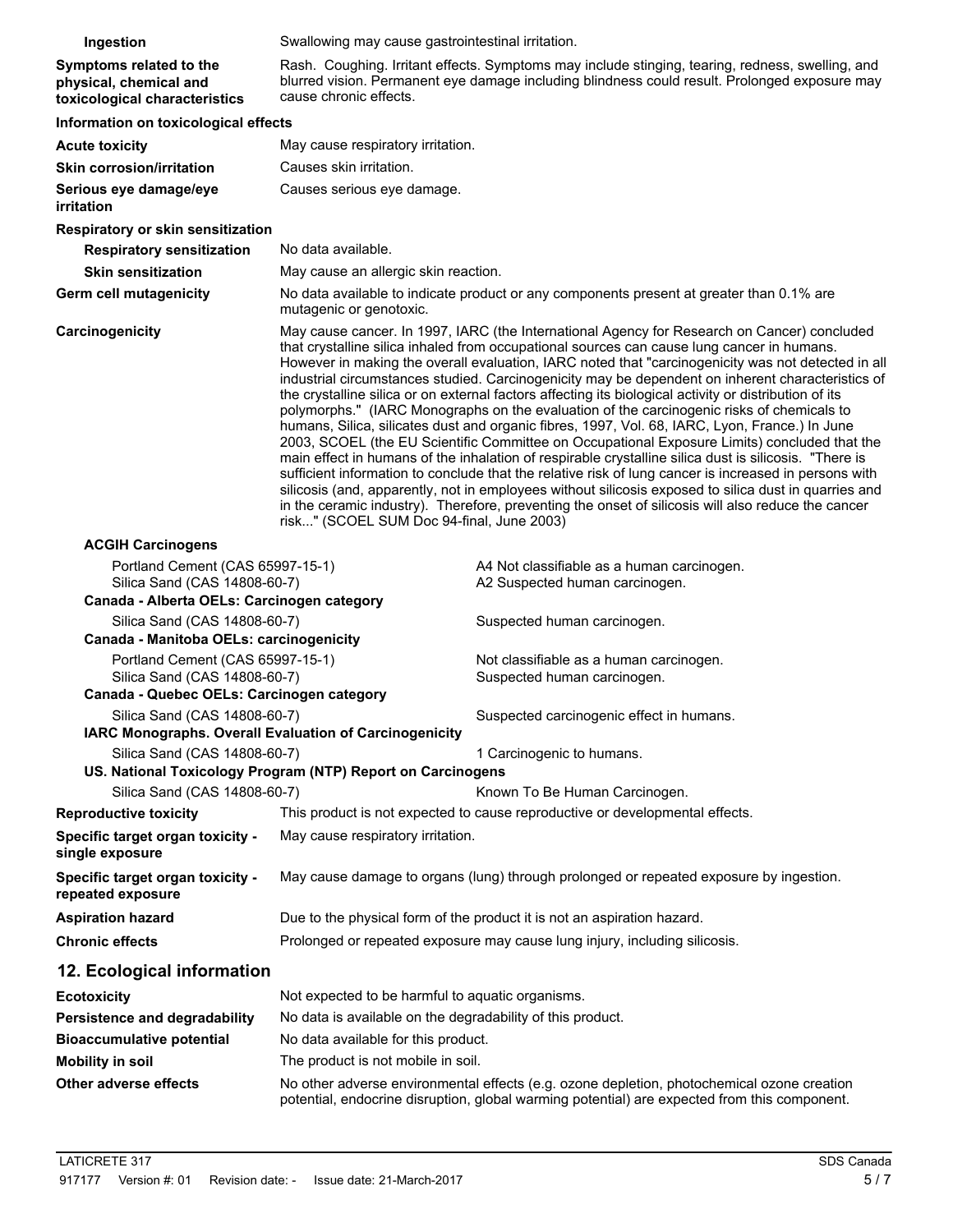# **13. Disposal considerations**

| <b>Disposal instructions</b>             | Dispose of contents/container in accordance with local/regional/national/international regulations.<br>Do not contaminate ponds, waterways or ditches with chemical or used container.                                 |
|------------------------------------------|------------------------------------------------------------------------------------------------------------------------------------------------------------------------------------------------------------------------|
| Local disposal regulations               | Dispose of in accordance with local regulations.                                                                                                                                                                       |
| Hazardous waste code                     | The waste code should be assigned in discussion between the user, the producer and the waste<br>disposal company.                                                                                                      |
| Waste from residues / unused<br>products | Dispose of in accordance with local regulations. Empty containers or liners may retain some<br>product residues. This material and its container must be disposed of in a safe manner (see:<br>Disposal instructions). |
| Contaminated packaging                   | Empty containers should be taken to an approved waste handling site for recycling or disposal.<br>Since emptied containers may retain product residue, follow label warnings even after container is<br>emptied.       |

# **14. Transport information**

#### **TDG**

Not regulated as dangerous goods.

# **IATA**

Not regulated as dangerous goods.

#### **IMDG**

Not regulated as dangerous goods.

**Transport in bulk according to** This substance/mixture is not intended to be transported in bulk. **Annex II of MARPOL 73/78 and the IBC Code**

## **15. Regulatory information**

This product has been classified in accordance with the hazard criteria of the HPR and the SDS contains all the information required by the HPR. **Canadian regulations**

| <b>Controlled Drugs and Substances Act</b>     |                                                                           |                        |
|------------------------------------------------|---------------------------------------------------------------------------|------------------------|
| Not regulated.                                 |                                                                           |                        |
| Export Control List (CEPA 1999, Schedule 3)    |                                                                           |                        |
| Not listed.                                    |                                                                           |                        |
| <b>Greenhouse Gases</b>                        |                                                                           |                        |
| Not listed.                                    |                                                                           |                        |
| <b>Precursor Control Regulations</b>           |                                                                           |                        |
| Not regulated.                                 |                                                                           |                        |
| <b>International regulations</b>               |                                                                           |                        |
| <b>Stockholm Convention</b>                    |                                                                           |                        |
| Not applicable.<br><b>Rotterdam Convention</b> |                                                                           |                        |
| Not applicable.<br>Kyoto protocol              |                                                                           |                        |
| Not applicable.<br><b>Montreal Protocol</b>    |                                                                           |                        |
| Not applicable.<br><b>Basel Convention</b>     |                                                                           |                        |
| Not applicable.                                |                                                                           |                        |
| <b>International Inventories</b>               |                                                                           |                        |
| Country(s) or region                           | Inventory name                                                            | On inventory (yes/no)* |
| Australia                                      | Australian Inventory of Chemical Substances (AICS)                        | Yes                    |
| Canada                                         | Domestic Substances List (DSL)                                            | Yes                    |
| Canada                                         | Non-Domestic Substances List (NDSL)                                       | No                     |
| China                                          | Inventory of Existing Chemical Substances in China (IECSC)                | Yes                    |
| Europe                                         | European Inventory of Existing Commercial Chemical<br>Substances (EINECS) | Yes                    |
| Europe                                         | European List of Notified Chemical Substances (ELINCS)                    | <b>No</b>              |
| Japan                                          | Inventory of Existing and New Chemical Substances (ENCS)                  | No                     |
| <b>LATICRETE 317</b>                           |                                                                           | SDS Canada             |